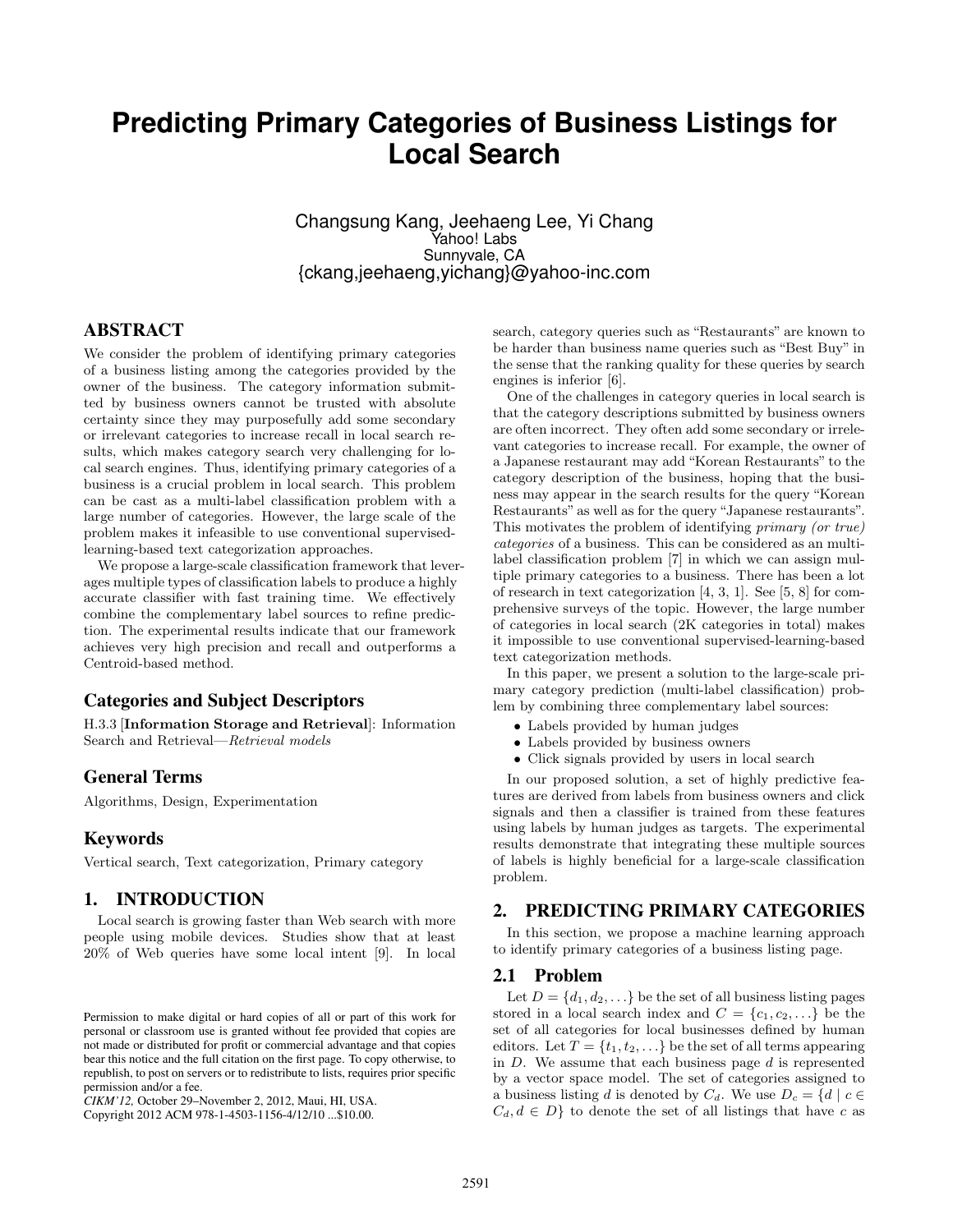

Menu: margarita, mashed potatoes, shrimp scampi, chicken salad, stuffed mushrooms, smoothies, more

#### Figure 1: An example of a business listing page. Categories are highlighted in a red box.

one of the categories. A category c is a primary category of a business listing d if c represents one of the main categories of d. The primary category classification problem is posed as follows: Given a business listing d and a category  $c \in C_d$ , determine whether  $c$  is a primary category of  $d$ .

Figure 1 shows an example of a business listing page. Based on the above definitions,  $C_d$  of this listing is the set {"Steak Houses", "Restaurants", "Carry Out & Take Out", "American Restaurants", "Seafood Restaurants"}. These categories are either provided by the owner of the business or a third-party information provider. In this example, only "Seafood Restaurants" is a primary category of the business and the other categories are either secondary or irrelevant.

Note that our problem can be seen as a multi-label text categorization problem since it is reasonable to assume that a business may have multiple primary categories. Also, we assume that there is at least one primary category for one business listing. This assumption leads to a useful feature normalization, which is discussed in Section 2.3.3.

### 2.2 Proposed Solution

The main challenge for our problem is the large number of categories (2K categories in total), which makes it very difficult to apply conventional supervised-learning-based text categorization approaches. Obtaining enough labels to train a classifier for each category is not feasible. Thus, we need to leverage some other types of pseudo labels to train a classifier. There are two such pseudo labels available for our problem. One is the category description  $C_d$  assigned to listings. Although  $C_d$  contains some incorrect categories, a collection of listings with the same category carry important information about the category. The other is the user clicks gathered from local search click logs. Category names (e.g., "chinese restaurants") are common queries in local search. User clicks on business listings in the search results provide important signals about the relationship between categories and business listings.

Our proposed solution is as follows. We first derive a set of features x to be used in our classifier from the above two pseudo-label sources (discussed in detail in Section 2.3). Note that a feature vector  $x$  is defined for a business listingcategory pair  $(d, c)$ . For example, the click-through rate of d for c (from the search results when c is used as a query) is such a feature. Then, we train a classifier  $f(d, c)$  using training data  $\{(\mathbf{x}_1, y_1), (\mathbf{x}_2, y_2), \ldots\}$  where  $y_i$  is a label provided by human judges.

Table 1 compares the three different types of label sources leveraged in our solution. It is clear that the three sources complement one another in terms of accuracy and coverage. Since categories by owners and user clicks have large coverage, they are appropriate for being used as targets to generate features (discussed in Section 2.3 in detail). On the other hand, the editorial labels by human judges are very accurate although they are not enough to train a classifier for each class. Thus, we use it as the final learning targets to combine the features (in Section 2.4).

#### 2.3 Features

In this section, we discuss how features are derived. Note that each feature is defined for a business listing-category pair  $(d, c)$  to be used as a signal for our classifier  $f(d, c)$ .

#### *2.3.1 Centroid-based Similarity Features*

For each category  $c \in C$ , we define

$$
Centroid_c = \sum_{d \in D_c} d
$$

where  $d$  is a business listing represented as a tf-idf weight vector. In other words,  $Centroid<sub>c</sub>$  is the cumulated weight vector for all the listings that share the category c in their assigned categories. Then, we can compute the cosine similarity measure between a business listing d and the centroid vector  $Centroid<sub>c</sub>$  for a category  $c$ :

$$
cosine\_sim(d, c) = \frac{d \cdot Centroid_c}{||d|| ||Centroid_c||}
$$
 (1)

We use  $cosine\_sim(d, c)$  as a feature for our classifier. The motivation for this features is as follows. Each centroid vector  $Centroid<sub>c</sub>$  is a mixture of the true distribution of terms for the category c and the noise due to errors in  $C_d$ . However, the true distribution dominates the centroid since the error rate of categories assigned by owners is low (around 10%). Also, it should be noted that even when the owner of a business may assign secondary or irrelevant categories to the category description part of the content  $(C_d)$  to increase recall for local search, it is less likely for the owner to corrupt the overall content of the business data (d). For example, "Korean Restaurants" can be easily added to the category description of a Japanese restaurant by the owner hoping that the business may appear in the search results for the query "Korean Restaurants" as well as for the query "Japanese restaurants". However, the owner would not add many Korean menu items to the content. Hence, we expect that  $cosine\_sim(d, c)$  will be high when c is a primary category of d and low otherwise. Indeed, this hypothesis is verified in the experimental results which show that the centroid-based features are very effective for our classification problem.

To reduce the dimension of the document vectors and minimize the noise in the centroids, we propose another similarity feature based on new centroids generated by the  $\chi^2$ method [10]. The  $\chi^2$  statistic score  $\chi^2(t, c)$  for a term t and a category c is

$$
\frac{N(N_{r+}N_{n-}-N_{r-}N_{n+})^2}{(N_{r+}+N_{r-})(N_{n+}+N_{n-})(N_{r+}+N_{n+})(N_{r-}+N_{n-})}
$$

where  $N_{r+}$  is the number of times t and c co-occur,  $N_{n+}$  is the number of times t occurs without c,  $N_r$  is the number of times c occurs without  $t$ ,  $N_{n-}$  is the number of times neither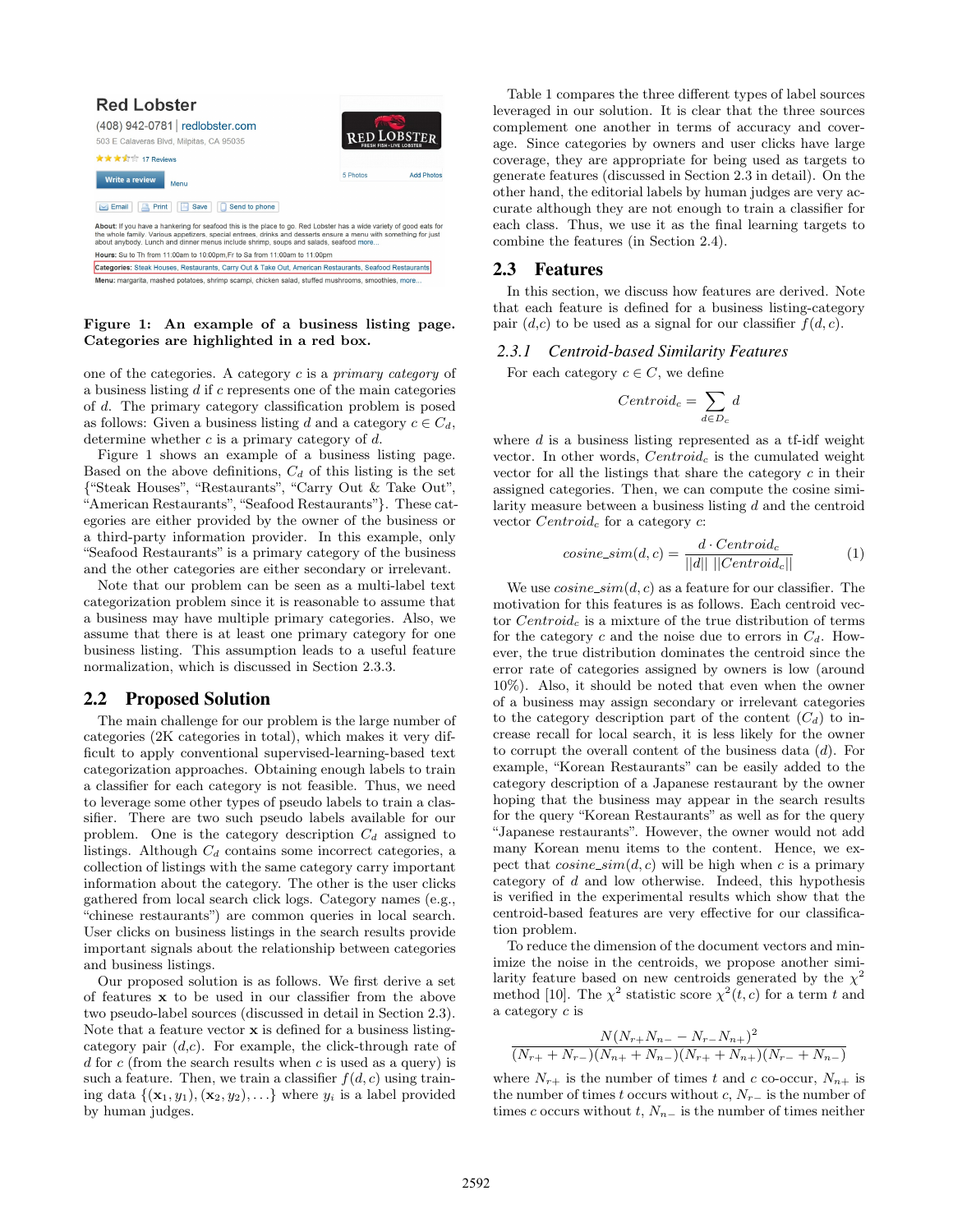| Label sources                         | Accuracy | Coverage (how many listings are covered) | Usage                               |
|---------------------------------------|----------|------------------------------------------|-------------------------------------|
| Categories assigned by owners $(C_d)$ | medium   | high                                     | features in Section 2.3.1           |
| User clicks                           | high     | medium                                   | features in Section 2.3.2           |
| Editorial labels                      | high     | low                                      | labels $y$ in training $\&$ testing |

Table 1: Comparing different types of label sources.

 $c$  nor  $t$  occurs, and  $N$  is the total number of documents. If the  $\chi^2$  statistic score for t is high, it belongs to characteristic vocabulary of c.

Using  $\chi^2$  statistic scores, we generate a reduced set of terms  $T_c' = \{t \in T \mid \chi^2(t, c) > \alpha\}$  for each category c. Then, we generate a new centroid filtered by the reduced terms:

$$
Centroid'_c = (M^c)(Centroid_c)
$$

where  $M^c$  is a diagonal matrix with  $M_{ii}^c = 1$  if  $t_i \in T_c'$  and 0 otherwise. Finally, a new similarity feature is

$$
cosine\_sim\chi^2(d,c) = \frac{d \cdot Centroid'_c}{||d|| \ ||Centroid'_c||}
$$
 (2)

#### *2.3.2 Click-based Features*

In local search, category queries such as "Restaurants" are very common. User clicks on business listings in the search results page provide crucial information about the relationship between the query and the clicked listings: The more clicks on a listing, the more likely the listing is to be about the query. The key observation is: When a query  $q$  matches a category name  $c$ , clicks on a listing  $d$  in the search results page for  $q$  can be translated into a positive relationship between d and c. In this section, the features for a category  $c$  are obtained from click statistics for  $c$  as a query in click logs.

The simplest form of a click-based feature is the clickthrough rate

$$
CTR(d, c) = clicks/views
$$
\n(3)

where clicks and views are for  $d$  in the query sessions for  $c$ . It is well known that CTR suffers from the position bias: The results at higher positions get more clicks regardless of their relevance. To address the position bias problem, we use the following two click measures in addition to CTR.

$$
COEC(d, c) = \sum_{i=1}^{N} clicks_i / \sum_{i=1}^{N} aCTR_{pi} \tag{4}
$$

where  $clicks_i \in \{0,1\}$  denotes if d was clicked in the *i*-th session out of  $N$  sessions in which  $d$  appeared for  $c, p_i$  is the position of d in the *i*-th session and  $aCTR_p$  is the aggregated CTR (over all queries and sessions) for position  $p$ .

$$
SKIP\_CTR(d, c) = clicks/(clicks + skips)
$$
 (5)

where *skips* is the number of sessions in which d was not clicked but some other results below d were clicked. Note that SKIP CTR is a good approximation of so-called attractiveness, defined to be the probability of a click on a document given that the document is examined by the user.

#### *2.3.3 Adding Normalized Features*

The hypothesis that there is at least one primary category for each  $d$  suggests that we need to consider the relationships among the categories in  $C_d$ . To this end, we propose to add a normalized feature *normalized*( $feature(d, c)$ ) for each feature  $feature(d, c)$ :

$$
normalized(feature(d, c)) = \frac{feature(d, c)}{\max_{c' \in C_d} feature(d, c')}
$$

For example, let  $C_d = \{c_1, c_2\}$  be the category set for d and  $CTR(d, c_1) = 0.4, CTR(d, c_2) = 0.2$ . Then, normalized  $(CTR(d, c_1)) = 1$ , normalized $(CTR(d, c_2)) = 0.5$ . The intuition behind this normalization is: The category  $c_{max}$  =  $\arg \max_{c' \in C_d} feature(d, c')$  is likely to be a primary category regardless of its feature value according to the above hypothesis. The relative information provided by the normalized features combined with the original features increases the predictive power of our classifier.

# 2.4 Classifier Training

Given training data  $\{(\mathbf{x}_1, y_1), (\mathbf{x}_2, y_2), \ldots\}$ , we use the gradient boosting method (GBDT) [2] to train a classifier  $f(d, c)$ . Each feature vector x consists of the features defined in the previous section:  $\mathbf{x} = \{cosine\_sim(d, c), normalized\}$  $(cosine\_sim(d, c)), CTR(d, c), normalized(CTR(d, c)), \ldots$ .

The major difference between our framework and typical text categorization frameworks is that there are much fewer features in our framework but each feature is much stronger. Most classifiers for text categorization use a set of terms as features. On the other hand, we use a small number of very strong features for the classifier. Each feature used in our classifier can be even considered as a stand-alone model. In Section 3, we show that each feature performs reasonably well as a classifier. In this sense, the training step in our framework can be viewed as combining multiple models to improve prediction.

## 3. EXPERIMENTS

In this section, we present experimental results to validate our approach.

#### 3.1 Data

We use data sets from a commercial local search engine. There are 20M business listings, 2K categories and 53M terms in total. That is,  $||D|| = 20M$ ,  $||C|| = 2K$  and  $||T|| =$ 53M. We obtain labels from human judges for 42K (listing, category) pairs. We generate 12 features for the 42K (listing, category) pairs in the editorial judgment data. To generate click-based features in Section 2.3.2, we use 6-month click logs in the local search engine. In addition to the features defined in the previous section, one simple category term frequency feature and its normalized version are included. We use 50% of the data as training data and the rest as test data.